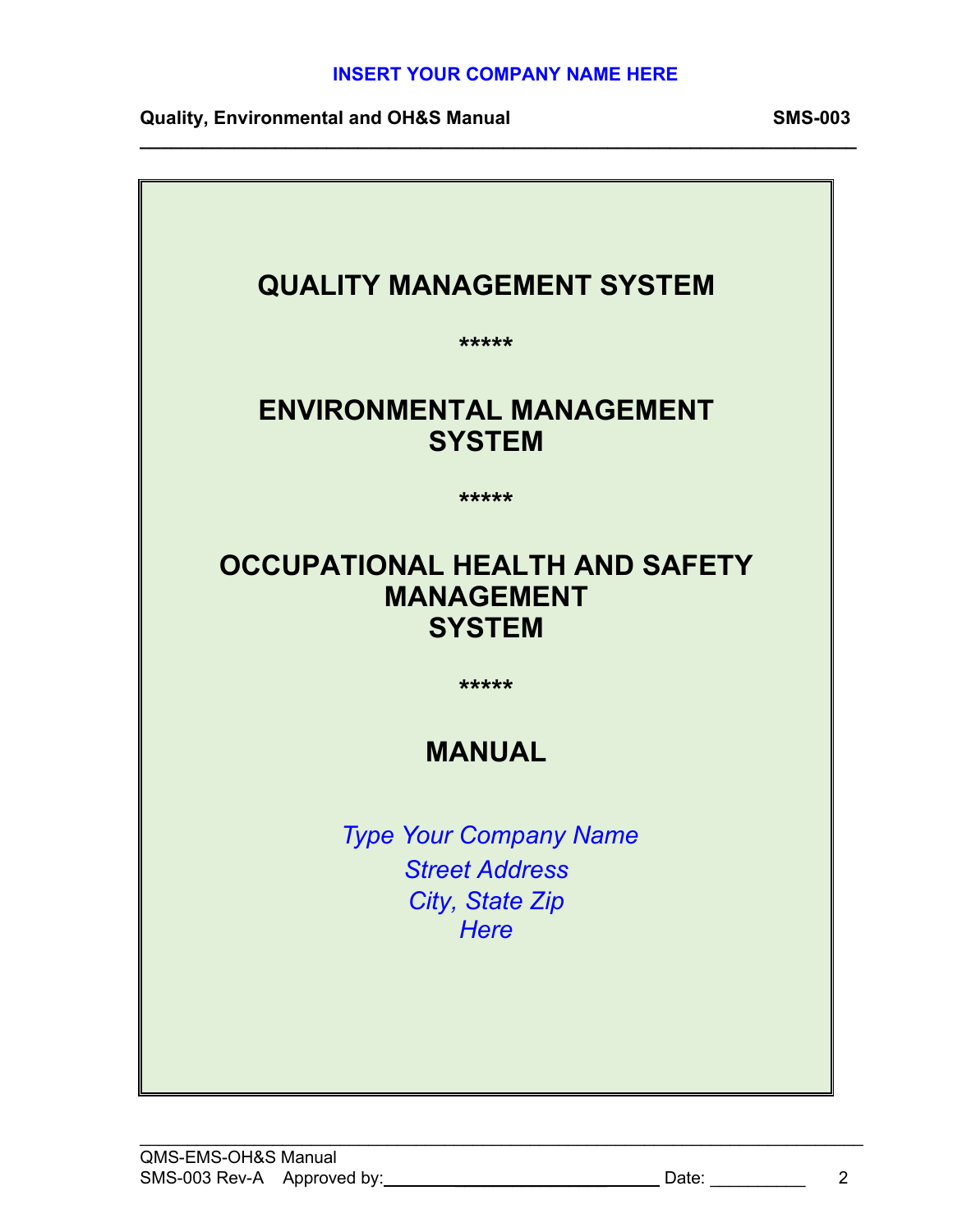# **INSERT YOUR COMPANY NAME HERE**

## **Quality, Environmental and OH&S Manual SMS-003**

| <b>Introduction</b> | Table of Contents - (this page)                                          |                                                           |  |  |
|---------------------|--------------------------------------------------------------------------|-----------------------------------------------------------|--|--|
| Section A           |                                                                          | Scope of the QMS, EMS and OH&S Management System          |  |  |
| Section B           | References<br>a. Normative reference<br>b. Definitions                   |                                                           |  |  |
|                     |                                                                          | <b>Environmental Management System Requirements</b>       |  |  |
| Section C           | <b>Document Information</b>                                              |                                                           |  |  |
|                     | a. Distribution Control List                                             |                                                           |  |  |
|                     | <b>b. Revision Status</b>                                                |                                                           |  |  |
|                     | c. Quality Policy, Quality Objective, Strategic Direction,               |                                                           |  |  |
|                     | d. Environmental Policy, Environmental Objective, Strategic Direction,   |                                                           |  |  |
|                     | e. OH&S Policy, OH&S Objective, Strategic Direction,                     |                                                           |  |  |
|                     | f. Organization Chart                                                    |                                                           |  |  |
|                     | g. Company Background - Products and Services                            |                                                           |  |  |
|                     | h. Process Flow Diagram                                                  |                                                           |  |  |
| Section D           | List of Documented Information for the ISO standard clauses 4 through 10 |                                                           |  |  |
|                     | Clause 4                                                                 | Context of the Organization                               |  |  |
|                     |                                                                          | Clause 5 Leadership - Leadership and worker participation |  |  |
|                     | Clause 6                                                                 | Planning                                                  |  |  |
|                     | Clause 7                                                                 | Support                                                   |  |  |
|                     | Clause 8                                                                 | Operation                                                 |  |  |
|                     | Clause 9                                                                 | <b>Performance Evaluation</b>                             |  |  |
|                     | Clause 10                                                                | Improvement                                               |  |  |
| <b>Sections</b>     | E, F, G, etc.                                                            | <b>Spares</b>                                             |  |  |
| <b>Section R</b>    | <b>Records Documentation Matrix</b>                                      |                                                           |  |  |

 $\_$  , and the contribution of the contribution of the contribution of the contribution of  $\mathcal{L}_\mathbf{z}$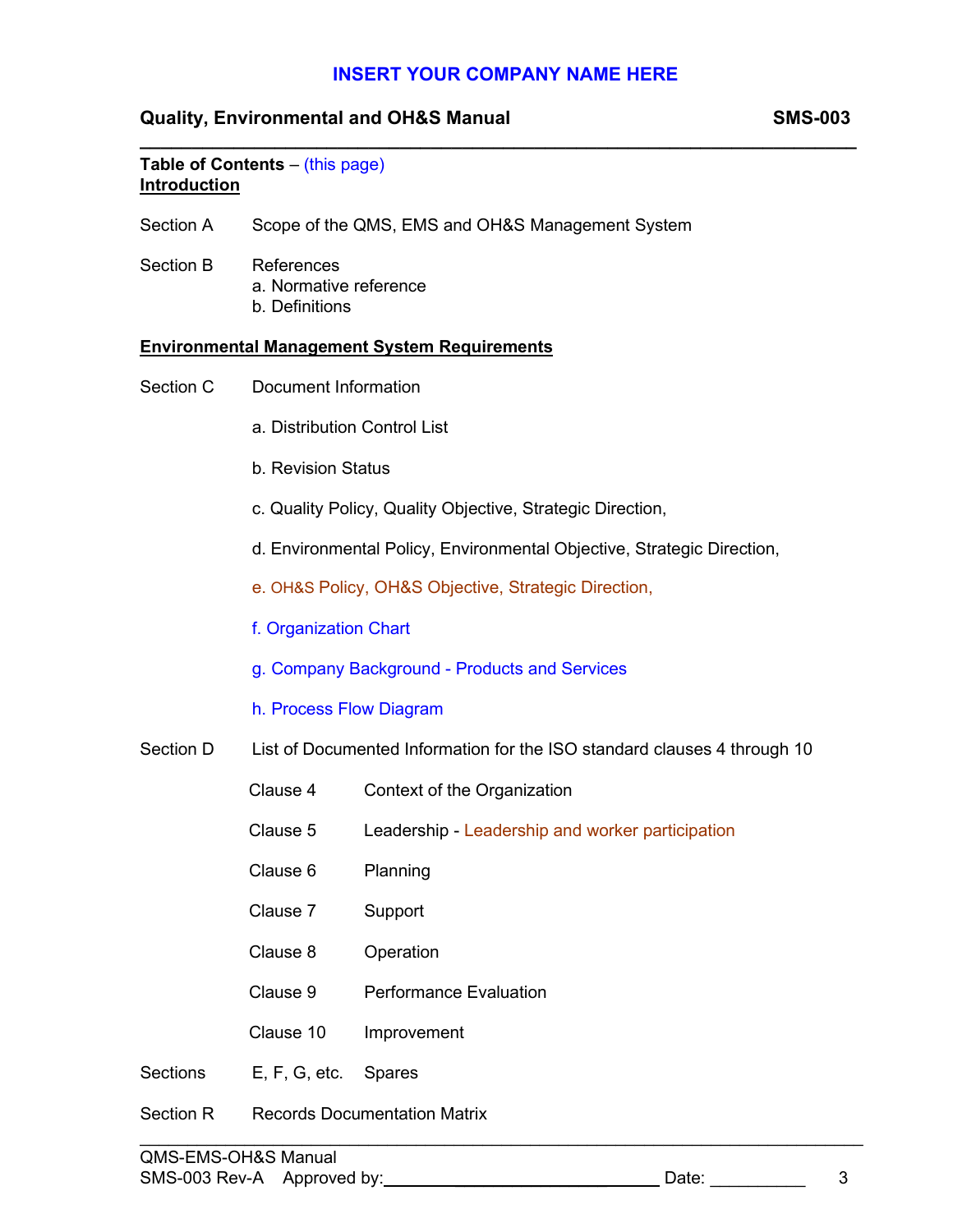**\_\_\_\_\_\_\_\_\_\_\_\_\_\_\_\_\_\_\_\_\_\_\_\_\_\_\_\_\_\_\_\_\_\_\_\_\_\_\_\_\_\_\_\_\_\_\_\_\_\_\_\_\_\_\_\_\_\_\_\_\_\_\_\_\_\_\_\_\_**

### **Quality, Environmental and OH&S Manual SMS-003**

## **Introduction to the Integrated System (IMS)**

Your Company developed and implemented an integrated Quality, Environmental and Occupational Health and Safety Management System in order to document the company's best business practices, better satisfy the requirements and expectations of its customers, workers, and other interested parties, enhance its quality, environmental performance, support and promote good health and safety practices and improve the overall management of the company.

To fully understand the organization and its context, Your Company determined the external and internal issues that are relevant and that affect its ability to achieve the intended results of the integrated management system.

Your Company meets the requirements of the international standard ISO 9001:2015. The system addresses the design, development, production, installation, and servicing of the company's products.

Your Company meets the requirements of the international standard ISO 14001:2015. The system addresses the management of environmental aspects, compliance obligations, the actions to address risks and opportunities.

Your Company meets the requirements of the ISO 45001:2018 international standard. The system addresses the identification of workplace hazards and the management of the actions to address risks and opportunities

The IMS incorporates the process approach where consistent and predictable results are achieved more effectively and efficiently when activities are understood and managed as interrelated processes. The management of the interactive processes provides for the achievement of continual improvement with focus on efforts leading to the prevention of undesirable outcomes and the incorporation of the Plan-Do-Check-Act continual improvement cycle.

The manual describes the IMS, delineates authorities, interrelationships, and responsibilities of the personnel responsible for performing within the system. The manual also provides the documented information with procedures or references for all activities comprising an integrated system that ensures the compliance to the necessary requirements of the standards.

This manual is used internally to guide the company's employees through the requirements of the ISO standards that must be met and maintained in order to control or influence the ways to provide quality goods and services, protect the environment, maintain safe and healthy workplaces, and to detail the necessary instructions that lead to continual improvement.

This manual is used externally to introduce our IMS to our customers and other external organizations or interested parties. The manual is used to familiarize them with the controls that have been implemented and to assure them that it provides for a framework to meet the intended outcomes of the integrated management system.

The manual is approved by a top management representative.

President: Date: \_\_\_\_\_\_\_\_\_\_\_\_\_\_\_\_

| QMS-EMS-OH&S Manual        |       |  |
|----------------------------|-------|--|
| SMS-003 Rev-A Approved by: | Date: |  |